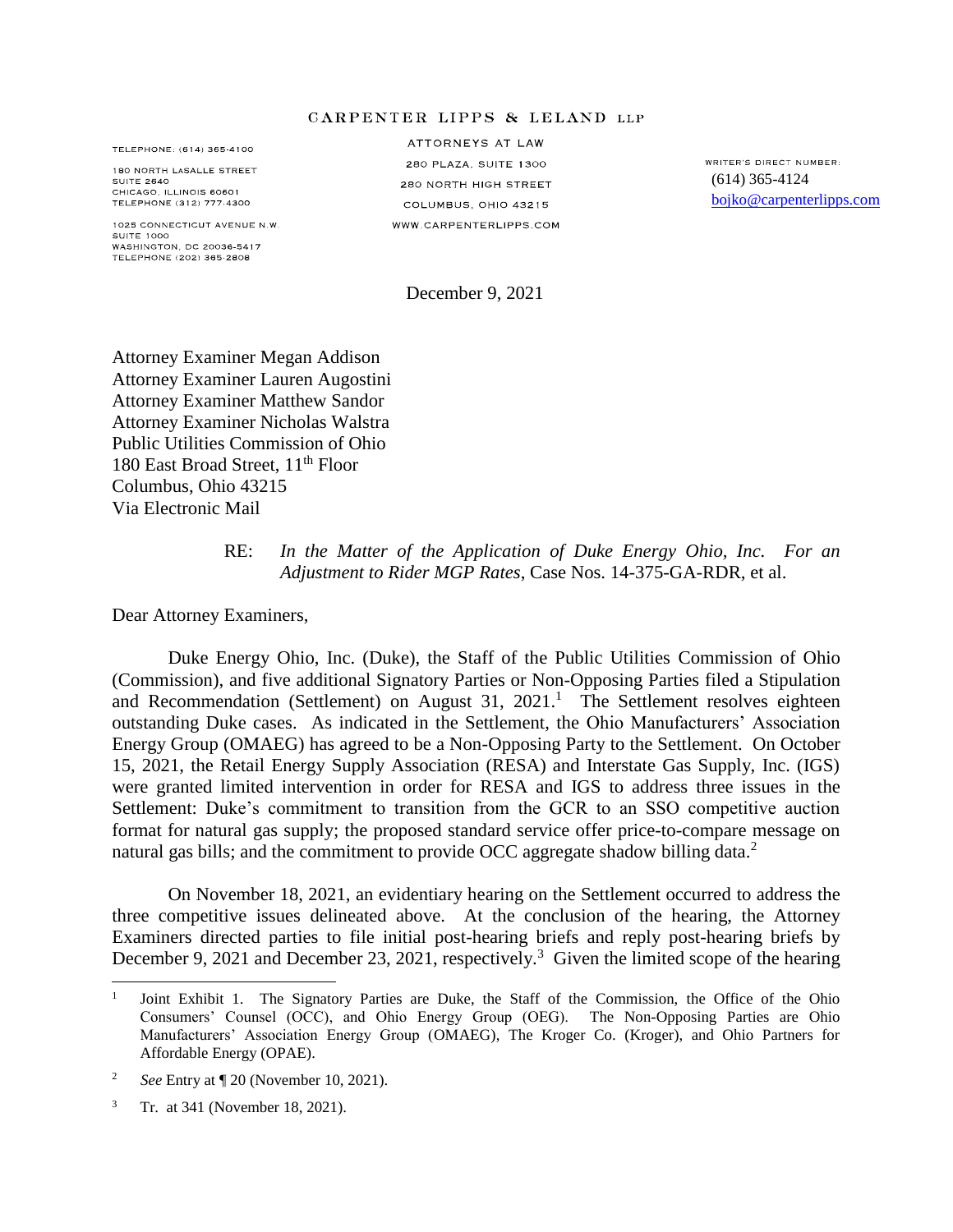Attorney Examiners Page 2

and the issues presented at the hearing, OMAEG hereby notifies the Commission of its intent to not file an initial post-hearing brief on the competitive issues. OMAEG, however, expressly reserves its right to file a post-hearing reply brief in the above-captioned proceeding addressing any parties' opposition to or challenge of the Settlement and OMAEG's positon on the Settlement, including its agreement to be a Non-Opposing Party to the Settlement.

Please do not hesitate to contact me with any questions.

Respectfully submitted,

Kluby W. Bojt

Kimberly W. Bojko

*Counsel for the Ohio Manufacturers' Association Energy Group*

Cc: Parties of Record